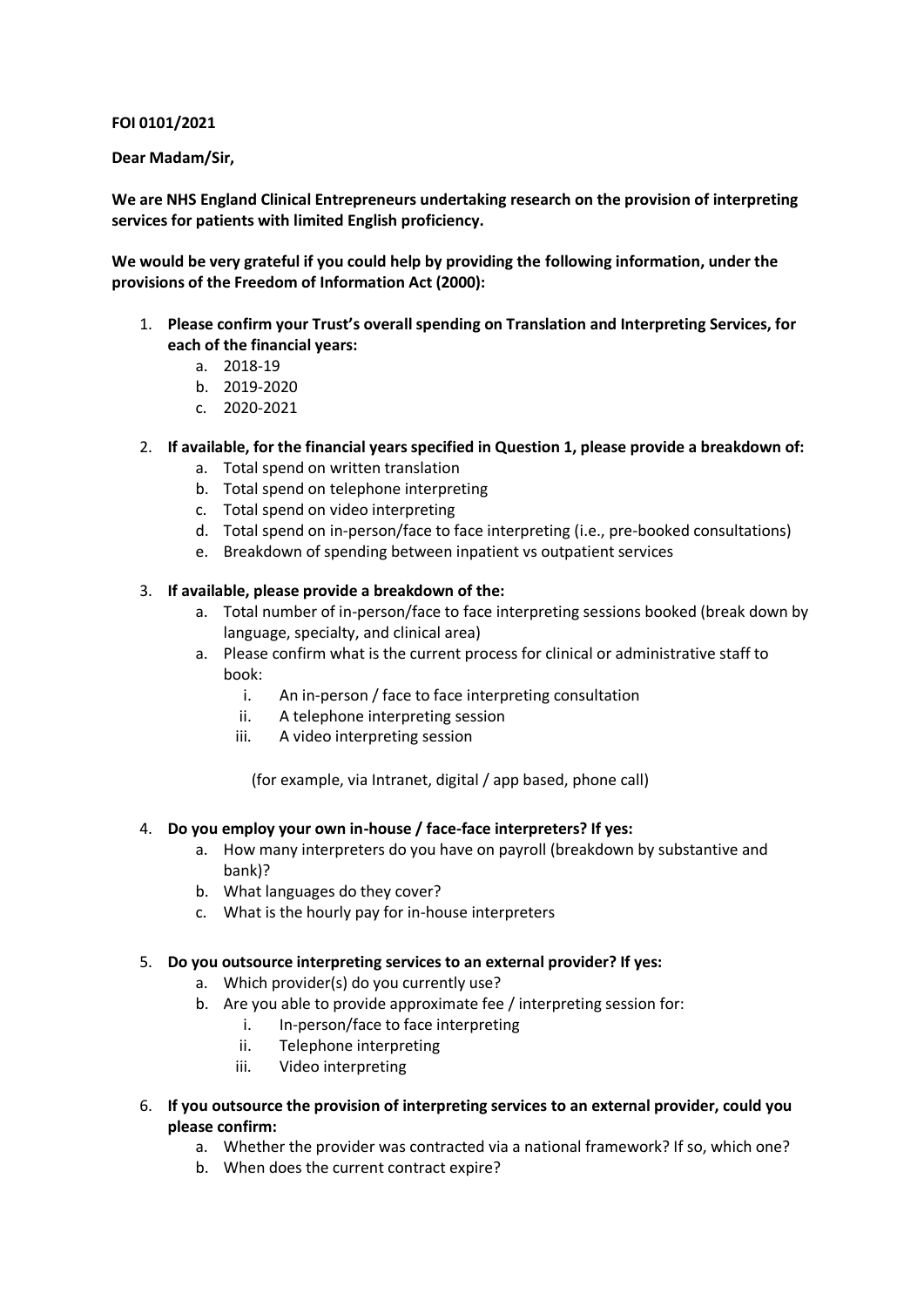- c. Is there is an exclusivity clause, which would prevent the trust from piloting additional / complementary interpreting services during the duration of your contract with your existing provider?
- 7. **From which budget within your organisation are interpreting services funded? Which staff member/role is responsible for signing off that budget?**
	- a. Which stakeholders are involved in the decision concerning contracting of interpreting services (no need to provide actual names – please only provide role and/or job titles)
- 8. **If available, could you please provide the following information for the financial years 2018-19, 2019-20, 2020-21:**
	- a. **Anonymised list of procedures cancelled due to lack of interpreter for key stages (for example Consent process), including date when procedure was due and date when it was rescheduled** (alternatively, if unable to adequately anonymise, would you be able to provide us with the 1) total count of procedures that had to be cancelled 2) average delay until procedure rescheduled 3) break down by specialty (if possible)
	- b. **Anonymised list of outpatient appointments cancelled due to lack of interpreter, including date when procedure was due and date when it was rescheduled** (alternatively, if unable to adequately anonymise, would you be able to provide us with the 1) total count of procedures that had to be cancelled 2) average delay until procedure rescheduled 3) break down by specialty (if possible)
	- c. **Total number of incidents where one of the contributing factors was language barrier**
	- d. **Total number of complaints where one of the contributing factors was language barrier**
- 9. **What is your hospital's policy on allowing multilingual clinicians or administrative staff to perform ad-hoc interpreting for patients?**
	- a. Is this 1) not officially allowed 2) allowed in exceptional circumstances 3) encouraged (alternatively please attach any relevant policies and we will review these ourselves)
- 10. **If we would like to engage in conversation with a member of staff in your organisation to discuss the innovation we propose to develop, who would be the most suitable person to approach?**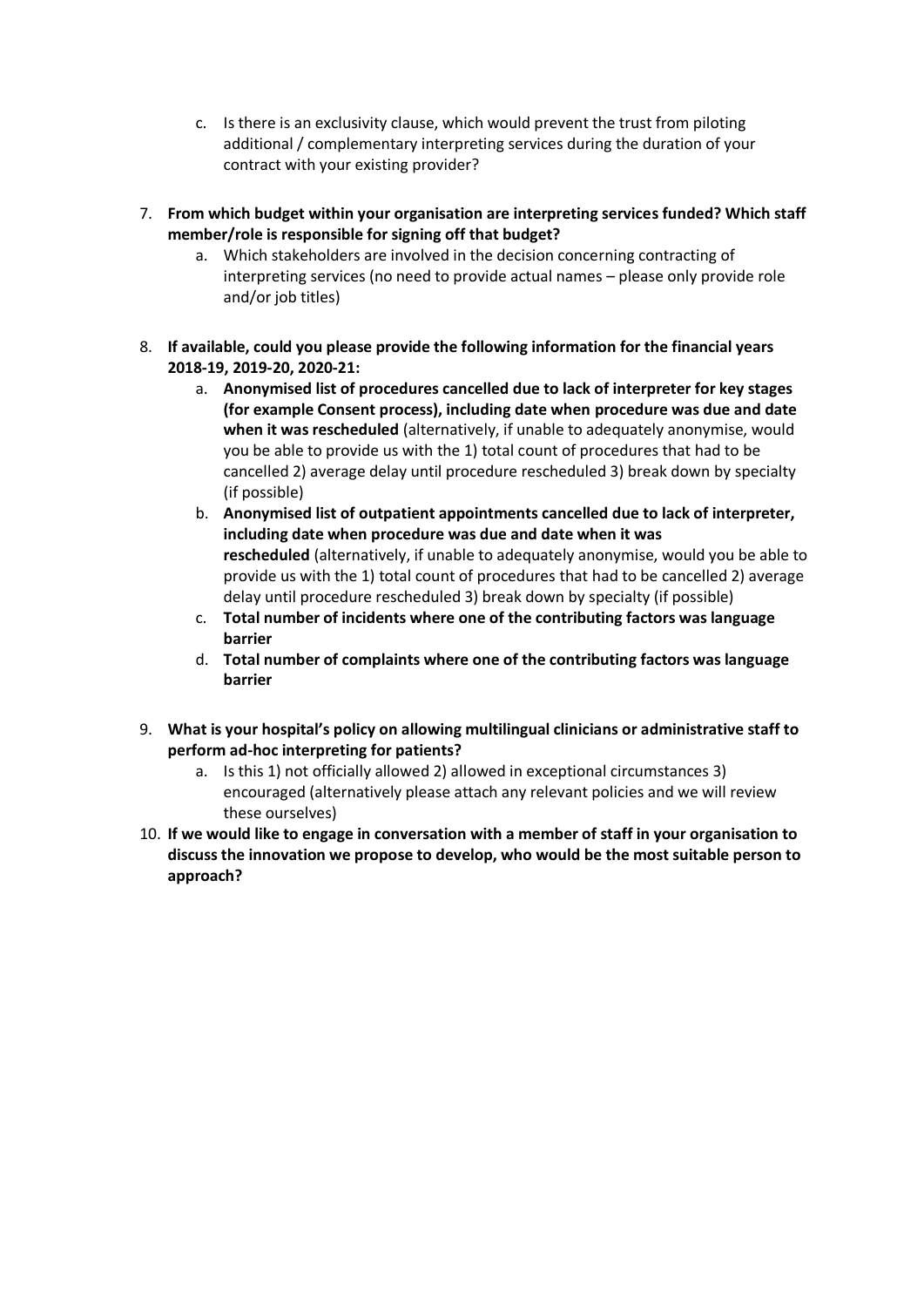### **Response**

- **1. Please confirm your Trust's overall spending on Translation and Interpreting Services, for each of the financial years:**
	- **a. 2018-19**
	- **b. 2019-2020**
	- **c. 2020-2021**

Please see table below.

| <b>Financial Year</b> | <b>Spend</b> |
|-----------------------|--------------|
| 2020/2021             | £677,174     |
| 2019/2020             | £583,305.79  |
| 2018/2019             | £583,945.90  |

- **2. If available, for the financial years specified in Question 1, please provide a breakdown of:**
	- **f. Total spend on written translation**
	- **g. Total spend on telephone interpreting**
	- **h. Total spend on video interpreting**
	- **i. Total spend on in-person/face to face interpreting (i.e., pre-booked consultations)**
	- **j. Breakdown of spending between inpatient vs outpatient services**

The Trust is unable to provide a breakdown of the total spend for written, telephone, video, and face to face interpreting / translation. This is because our system does not capture the information at the level of detail requested.

Obtaining the requested information will require exhaustive and manual measures that exceed the threshold of carrying out this task.

The Trust therefore, rely on the exemption Section 12 of the Freedom of Information Act 2000 to refuse this part of your request.

- **3. If available, please provide a breakdown of the:**
	- **a. Total number of in-person/face to face interpreting sessions booked (break down by language, specialty, and clinical area)**
	- **b. Please confirm what is the current process for clinical or administrative staff to book:**
		- **i. An in-person / face to face interpreting consultation**
		- **ii. A telephone interpreting session**
		- **iii. A video interpreting session**

The Trust is unable to provide a breakdown of the number of interpreting / translation session booked by language, specialty, and clinical area. This is because our system does not capture the information at the level of detail requested.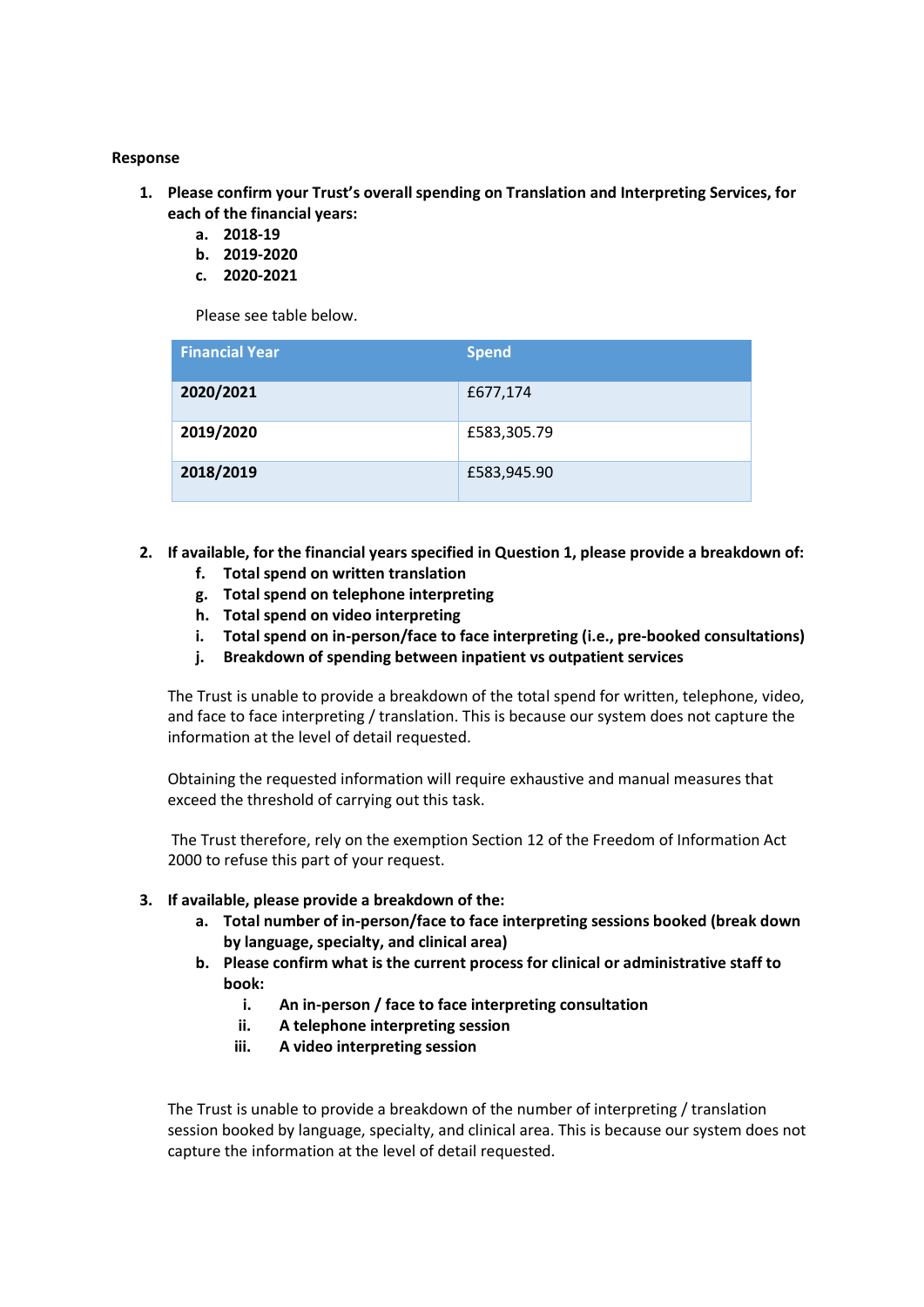Obtaining the requested information will require exhaustive and manual measures that exceed the threshold of carrying out this task.

The Trust therefore, rely on the exemption Section 12 of the Freedom of Information Act 2000 to refuse this part of your request.

- **4. Do you employ your own in-house / face-face interpreters? If yes:**
	- **a. How many interpreters do you have on payroll (breakdown by substantive and bank)?**
	- **b. What languages do they cover?**
	- **c. What is the hourly pay for in-house interpreters**

The Trust do not employ in house interpreters.

- **5. Do you outsource interpreting services to an external provider? If yes:**
	- **a. Which provider(s) do you currently use?**
	- **b. Are you able to provide approximate fee / interpreting session for:**
		- **i. In-person/face to face interpreting**
		- **ii. Telephone interpreting**
		- **iii. Video interpreting**

The Trust is currently using Word 360 Interpreting and Translation service to fulfil all Trust wide interpreting and translation requests, such as face to face, telephone, and video interpreting.

The Trust also using B.I.D British Sign Language Interpreting within our speciality Deaf Service.

The Trust is unable to provide an approximate fee / interpreting session for telephone, video, and face to face interpreting / translation. This is because our system does not capture the information at the level of detail requested.

Obtaining the requested information will require exhaustive and manual measures that exceed the threshold of carrying out this task.

The Trust therefore, rely on the exemption Section 12 of the Freedom of Information Act 2000 to refuse this part of your request.

# **6. If you outsource the provision of interpreting services to an external provider, could you please confirm:**

- **a. Whether the provider was contracted via a national framework? If so, which one?**
- **b. When does the current contract expire?**
- **c. Is there is an exclusivity clause, which would prevent the trust from piloting additional / complementary interpreting services during the duration of your contract with your existing provider?**

The contract expiry date for Word 360 Interpreting and Translation service is September 2022.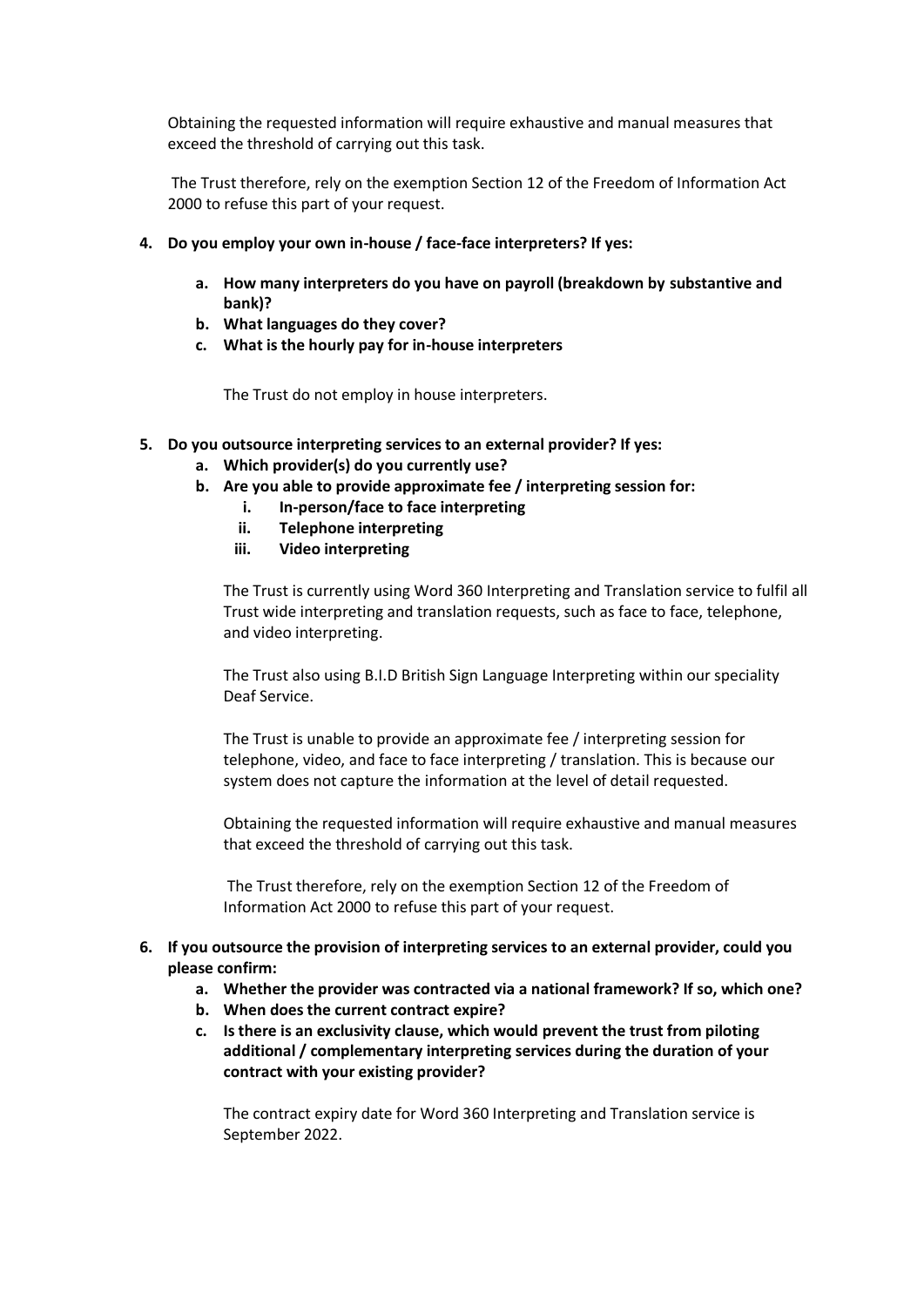Please note that the Trust has not been able to procure / renew the contract for B.I.D British Sign Language Interpreting services. This is due to financial and contracting arrangements imposed by NHS England as a result of Covid-19.

The Trust currently have an implied contract for the financial year 20/21, and this will be the same for quarter 1 and 2 of the financial year 2021/2022.

- **7. From which budget within your organisation are interpreting services funded? Which staff member/role is responsible for signing off that budget?**
	- **b. Which stakeholders are involved in the decision concerning contracting of interpreting services (no need to provide actual names – please only provide role and/or job titles)**

Please note that each service area has their own allocated budget, and the respective Budget Manager or Budget Holder signs off as appropriate.

- **8. If available, could you please provide the following information for the financial years 2018-19, 2019-20, 2020-21:**
	- **a. Anonymised list of procedures cancelled due to lack of interpreter for key stages (for example Consent process), including date when procedure was due and date when it was rescheduled (alternatively, if unable to adequately anonymise, would you be able to provide us with the 1) total count of procedures that had to be cancelled 2) average delay until procedure rescheduled 3) break down by specialty (if possible)**

Please note that Birmingham and Solihull Mental Health Foundation Trust explicitly provide mental health services and do not provide physical health care services like an acute Trust.

With this in mind, the Trust is unable to provide a response to this question as it is not applicable to the Trust.

**b. Anonymised list of outpatient appointments cancelled due to lack of interpreter, including date when procedure was due and date when it was rescheduled (alternatively, if unable to adequately anonymise, would you be able to provide us with the 1) total count of procedures that had to be cancelled 2) average delay until procedure rescheduled 3) break down by specialty (if possible)**

Please refer to the response provided in 8a.

**c. Total number of incidents where one of the contributing factors was language barrier**

Please see the table below and note the following

- The Trust do not categorise incidents using the term 'language barrier' and therefore unable to report on incidents directly relating to this.
- The data provided below is in relation to incidents that occurred due to "Unavailability Or Lack Of Interpreter(S)"